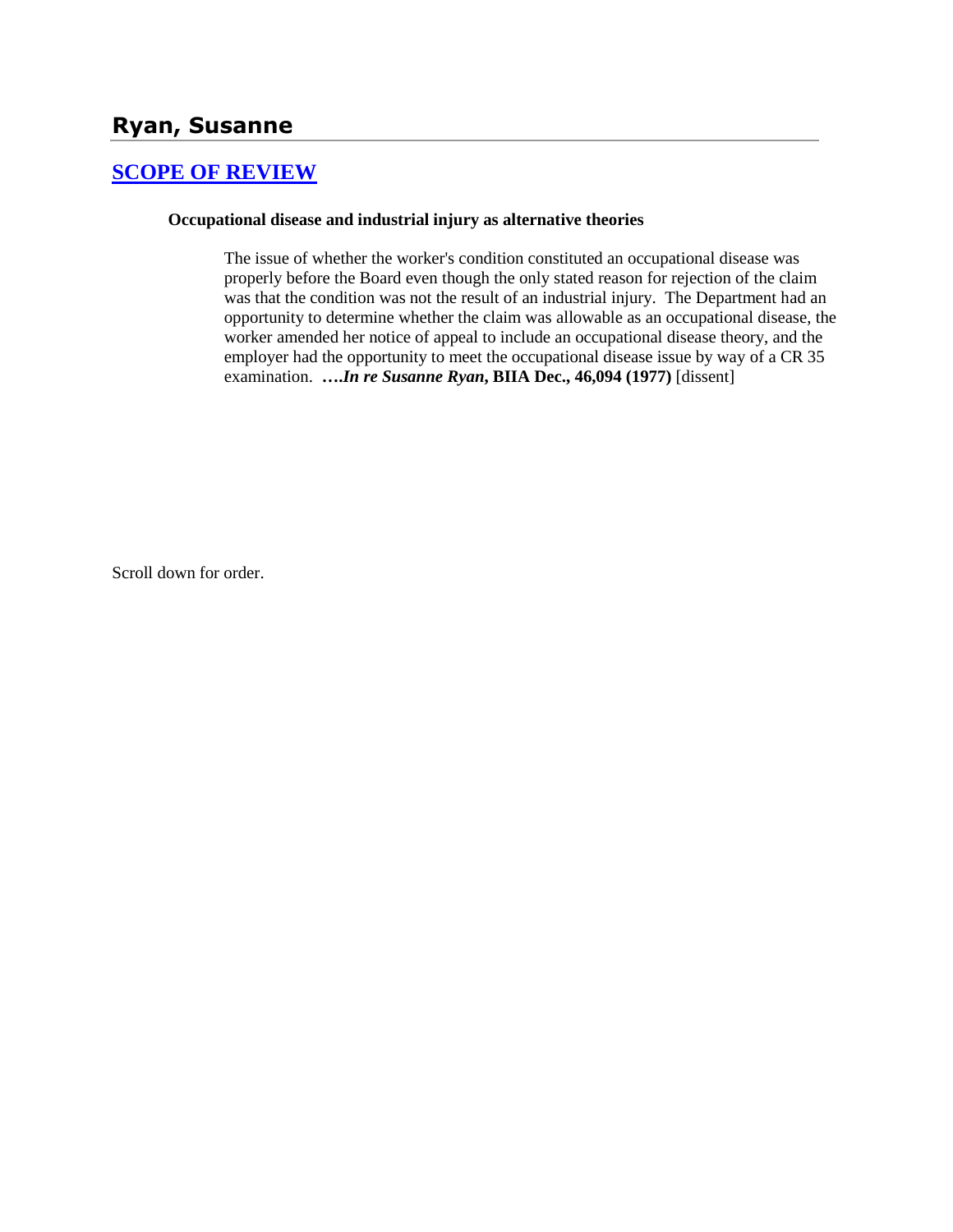### **BEFORE THE BOARD OF INDUSTRIAL INSURANCE APPEALS STATE OF WASHINGTON**

**)**

**IN RE: SUSANNE G. RYAN ) DOCKET NO. 46,094**

**CLAIM NO. G-725214 ) DECISION AND ORDER**

APPEARANCES:

Claimant, Susanne G. Ryan, by Skeel, McKelvy, Henke, Evenson and Bettis, per Douglas S. Dunham

Employer, Piehler, Allerdice and Boyack, by Wayne Boyack

Department of Labor and Industries, by The Attorney General, per Richard Roth and Gayle Barry, Assistants

This is an appeal filed by the claimant on September 22, 1975, from an order of the Department of Labor and Industries dated August 11, 1975, which rejected her claim for the stated reason that the "claimant's condition is not the result of an industrial injury as defined by the Workmen's Compensation Act." **REVERSED AND REMANDED**.

# **DECISION**

Pursuant to RCW 51.52.104 and RCW 51.52.106, this matter is before the Board for review and decision on a timely joint Petition for Review filed by the Department of Labor and Industries and the employer to a Proposed Decision and Order issued by a hearing examiner for this Board on December 21, 1976, in which the order of the Department dated August 11, 1975 was reversed, and the claim remanded to the Department with direction to allow the claim and for such other and further action as may be authorized or required by law.

The Board has reviewed the evidentiary rulings of the hearing examiner and finds that no prejudicial error was committed and said rulings are hereby affirmed.

The issue presented by this appeal and the evidence presented by the parties are quite adequately set forth in our hearing examiner's Proposed Decision and Order. We agree with his proposed disposition in ordering allowance of the claim.

From our review of the record, we are convinced that the preponderance of the evidence establishes that the claimant's tendonitis in her right wrist, first diagnosed on March 25, 1975, was caused by the particular conditions in claimant's employment as a secretary-typist, over the period of several weeks preceding that date and subsequent thereto. We accept the opinions of Dr.

1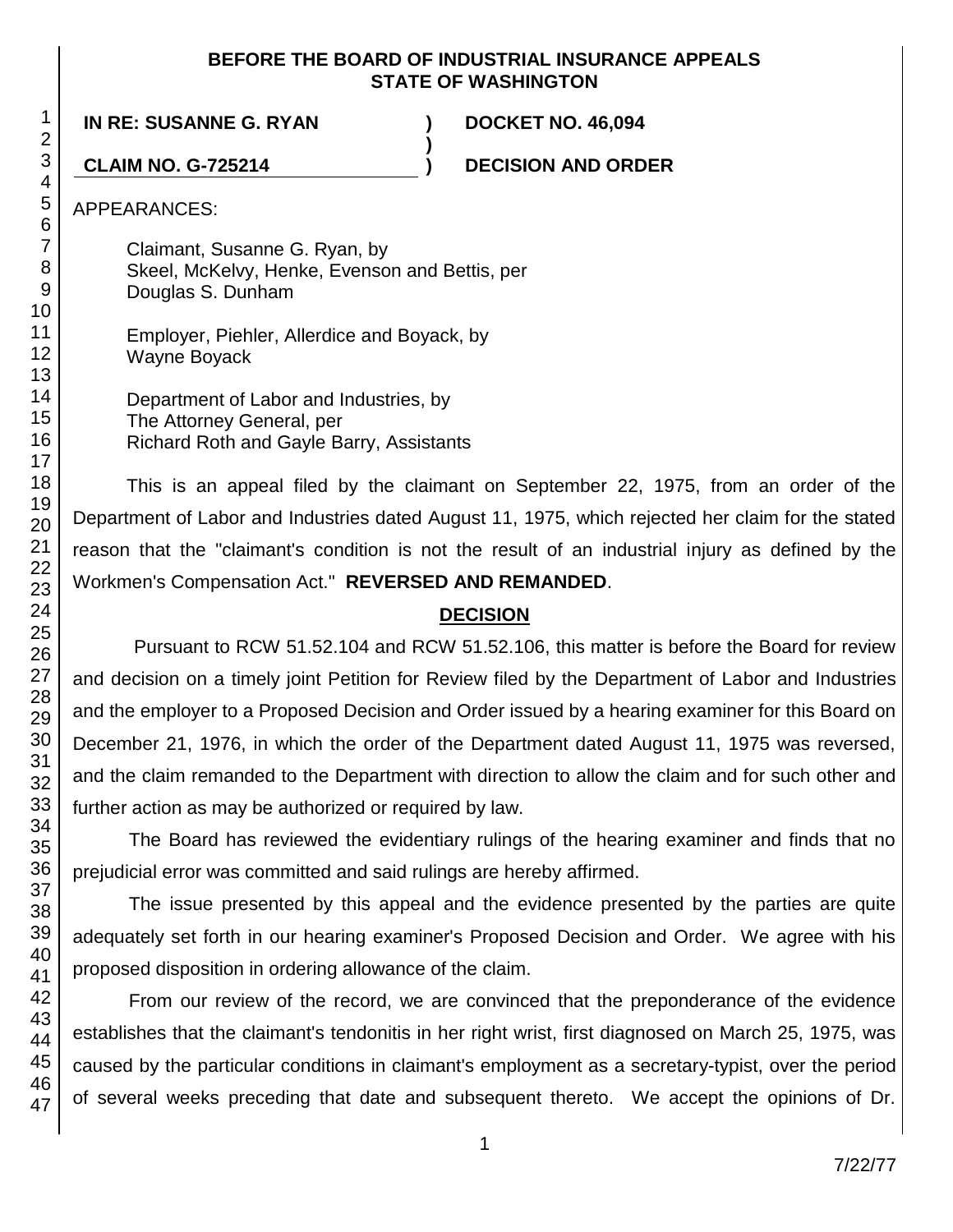Samuel Browning, claimant's attending physician, who had ample opportunity to observe the progress of her condition and thus give validity to his opinion. The other medical witness, Dr. A. B. Gray, did not examine claimant's wrist until some fifteen months after the condition had developed, and which condition had apparently completely healed by the time of his examination. Clearly, we must give greater weight to the testimony of Dr. Browning in this case. Further, we are not persuaded by Department's counsel's argument that Dr. Browning was not fully aware of claimant's off-the-job activities, such as bowling one evening a week, some knitting handwork, and some alleged increased use of a family manual-shift automobile. Dr. Browning was made aware of these things, particularly the occasional bowling, but remained quite persistent in his view that claimant's substantial typing tasks in her work precipitated the wrist tendonitis which he treated. Nor are we persuaded that the purported wrist-straining activities off the job were as extensive or repetitive as one of the employer's witnesses -- another secretary -- would have us believe.

Department's and employer's counsel also contend that an amendment to claimant's notice of appeal to include an occupational disease allegation should not have been granted by the hearing examiner; the argument being that the claimant was strictly limited to the issue of industrial "injury" as raised when the Notice of Appeal was filed. We do not agree, and specifically refer to the Board Rules of Practice and Procedure, WAC 263-12-080, providing in part that "Any party may amend his Notice of Appeal on such terms as a hearing examiner may prescribe,...." The record discloses the amendment to include "occupational disease" was granted, and subsequently the employer was given reasonable opportunity to meet such issue by way of a CR Rule 35 medical examination, which was done by Dr. Gray.

Furthermore, it is a matter of common knowledge that the Department has only one kind of "claim" form to be submitted to it -- consisting of the workman's portion, the physician's portion, and an employer's report to be detached and submitted separately -- and such form is routinely used whether the claim is one for "injury" and/or "occupational disease." These two compensable situations are of course very different in their statutory definitions and basis for compensability, and there are many administrative and legal reasons for keeping the concepts separate. However, the workman's filing of the claim is not one of such reasons, for the workman has no obligation to make any binding election between the two. We all know that in many cases the Department will reject a claim on the two specific grounds that there was no injury, and neither was there an occupational disease. Upon filing of this particular claim, the Department obviously had the opportunity, by the